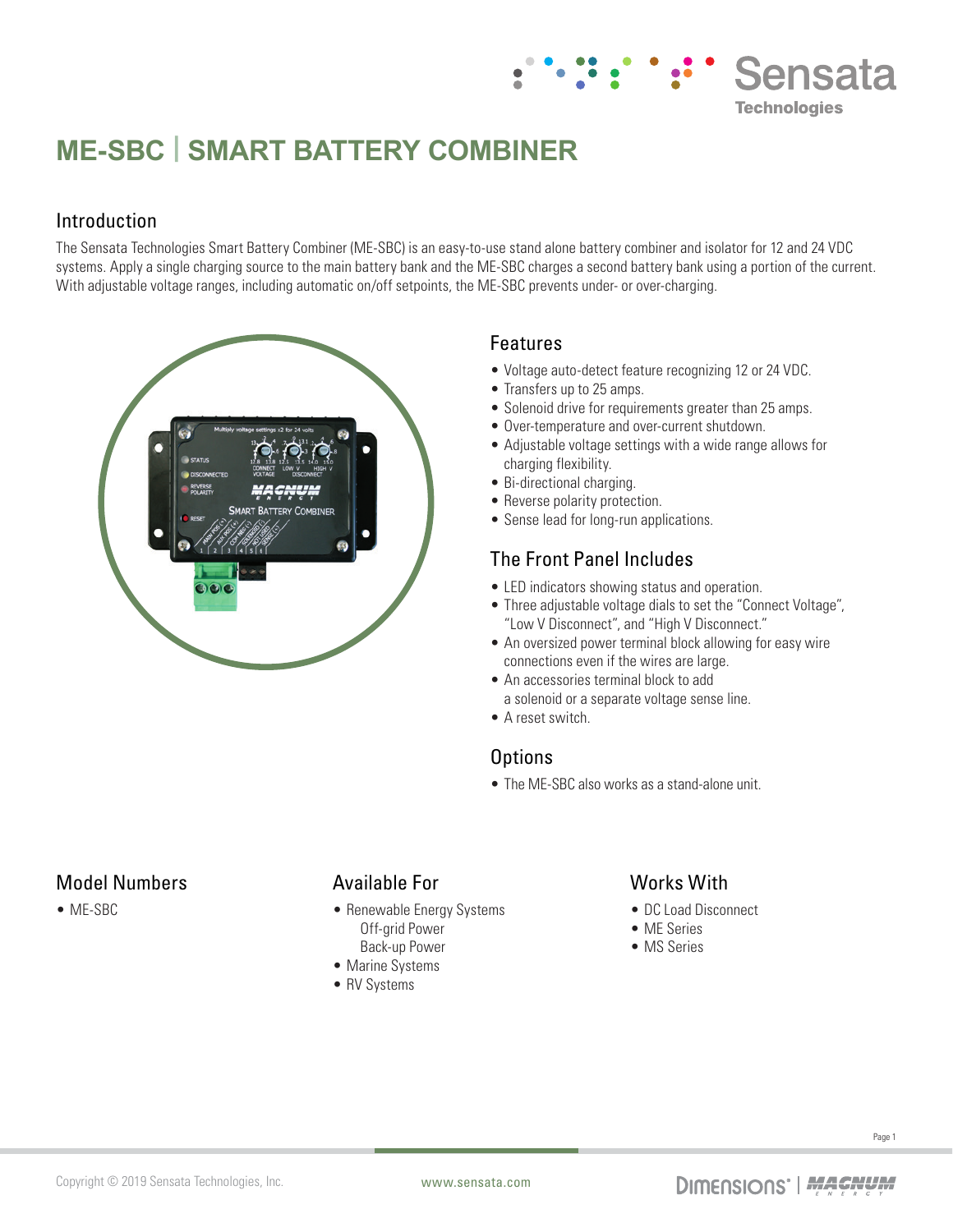

|                                         | <b>ME-SBC</b>                                                             |
|-----------------------------------------|---------------------------------------------------------------------------|
| <b>SPECIFICATIONS</b>                   |                                                                           |
| <b>DC</b> volts                         | 12 or 24 VDC nominal                                                      |
| <b>DC</b> amps                          | 25 amps continuous                                                        |
| <b>Maximum VDC</b>                      | 40 volts peak                                                             |
| <b>Average operating tare loss</b>      | $~150$ mW                                                                 |
| <b>Maximum operating tare loss</b>      | $<$ 220 mW                                                                |
| <b>Non-operating tare loss</b>          | $< 50$ mW                                                                 |
| <b>Operating range</b>                  | $0 - 32$ VDC                                                              |
| <b>Shipping weight</b>                  | $2$ lbs $(0.9 \text{ kg})$                                                |
| Shipping dimensions (I x w x h)         | 6" x 9" x 2.5" (15.2 x 22.9 x 6.4 cm)                                     |
| Unit dimensions $(I \times w \times h)$ | $4.2''$ x 5.4" x 1.4" (10.7 x 13.7 x 3.6 cm)                              |
| <b>Maximum operating temperature</b>    | $-40^{\circ}$ F to $+185^{\circ}$ F ( $-40^{\circ}$ C to $+85^{\circ}$ C) |
| <b>Maximum storage temperature</b>      | $-40^{\circ}$ F to $+194^{\circ}$ F ( $-40^{\circ}$ C to $+90^{\circ}$ C) |

## **ME-SBC BASIC CONFIGURATION DIAGRAMS**